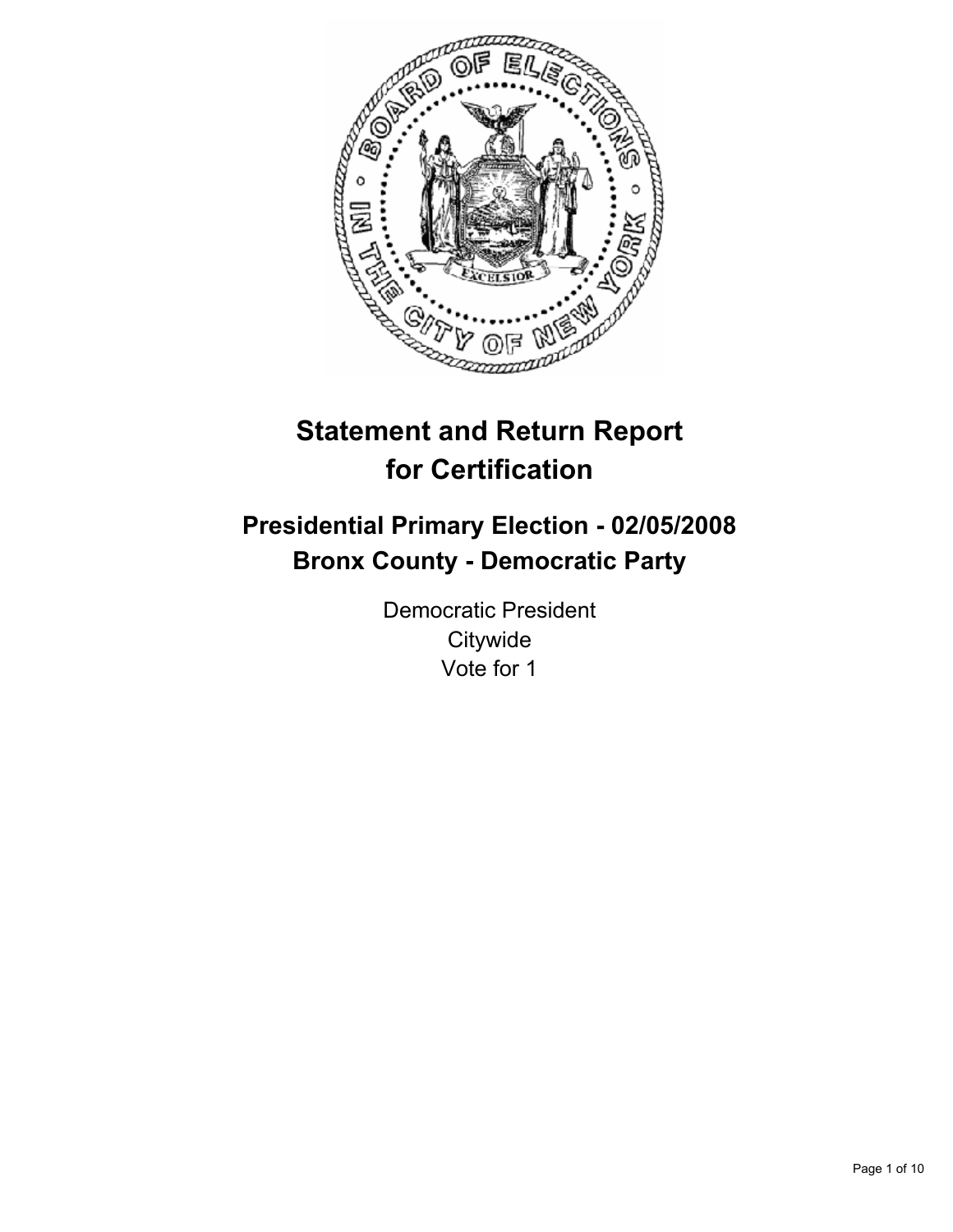

| <b>Assembly District 76</b> |        |
|-----------------------------|--------|
| <b>EMERGENCY</b>            | 423    |
| ABSENTEE/MILITARY           | 141    |
| <b>FEDERAL</b>              | 5      |
| <b>AFFIDAVIT</b>            | 410    |
| <b>HILLARY CLINTON</b>      | 6,988  |
| <b>BILL RICHARDSON</b>      | 14     |
| <b>JOE BIDEN</b>            | 4      |
| <b>JOHN EDWARDS</b>         | 44     |
| <b>BARACK OBAMA</b>         | 4,604  |
| <b>DENNIS J KUCINICH</b>    | 9      |
| <b>Total Votes</b>          | 11,663 |
| <b>Assembly District 80</b> |        |
| <b>EMERGENCY</b>            | 55     |
| ABSENTEE/MILITARY           | 251    |
| <b>FEDERAL</b>              | 32     |
| <b>AFFIDAVIT</b>            | 245    |
| <b>HILLARY CLINTON</b>      | 5,534  |
| <b>BILL RICHARDSON</b>      | 40     |
| <b>JOE BIDEN</b>            | 16     |
| <b>JOHN EDWARDS</b>         | 87     |
| <b>BARACK OBAMA</b>         | 2,784  |
| <b>DENNIS J KUCINICH</b>    | 19     |
| <b>Total Votes</b>          | 8,480  |
| <b>Assembly District 82</b> |        |
| <b>EMERGENCY</b>            | 189    |
| ABSENTEE/MILITARY           | 554    |
| <b>FEDERAL</b>              | 41     |
| <b>AFFIDAVIT</b>            | 268    |
| <b>HILLARY CLINTON</b>      | 8,903  |
| <b>BILL RICHARDSON</b>      | 30     |
| <b>JOE BIDEN</b>            | 40     |
| <b>JOHN EDWARDS</b>         | 170    |
| <b>BARACK OBAMA</b>         | 7,661  |
| <b>DENNIS J KUCINICH</b>    | 33     |
| <b>Total Votes</b>          | 16,837 |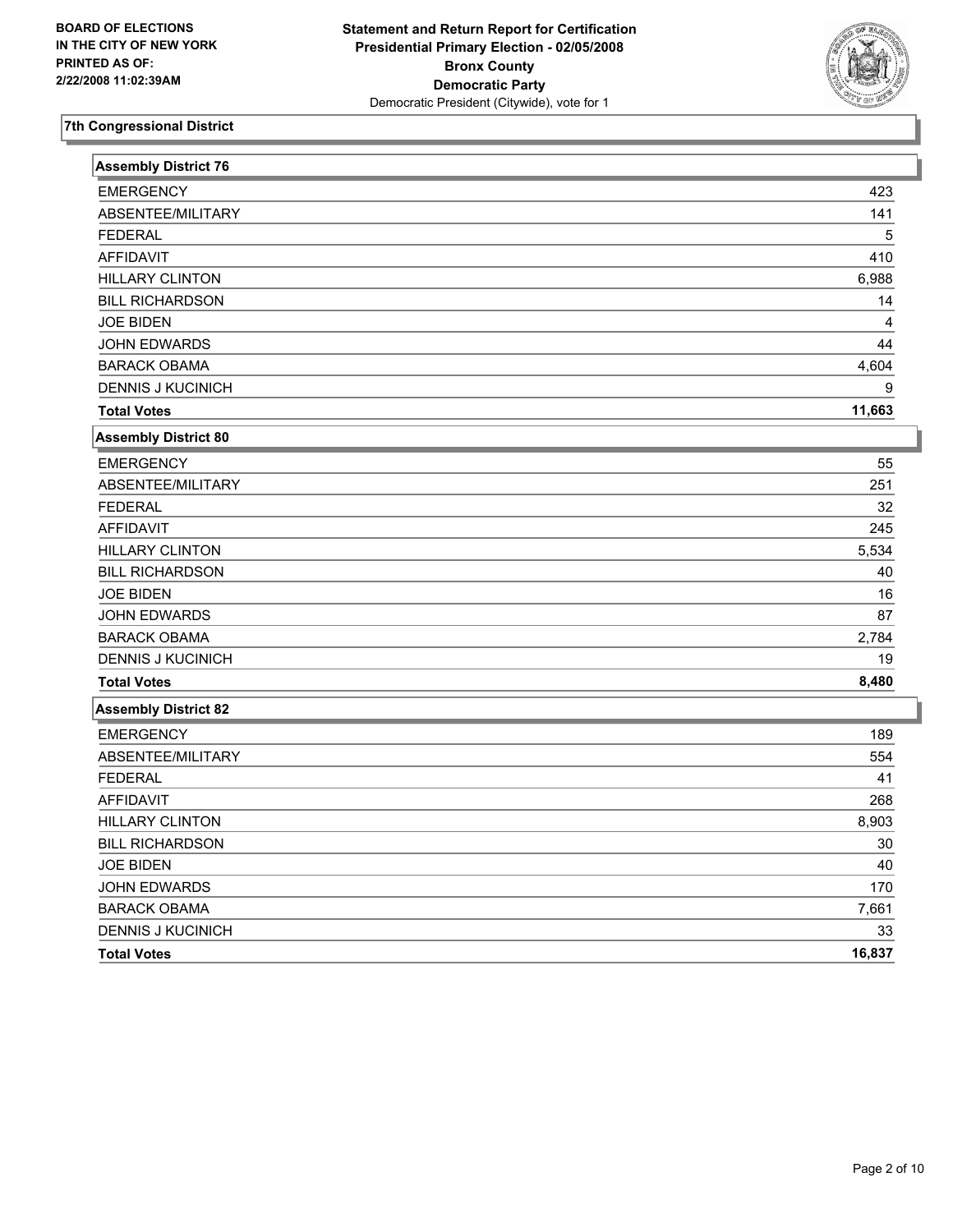

| <b>Assembly District 83</b> |                |
|-----------------------------|----------------|
| <b>EMERGENCY</b>            | 0              |
| ABSENTEE/MILITARY           | 40             |
| <b>FEDERAL</b>              | 1              |
| <b>AFFIDAVIT</b>            | 11             |
| <b>HILLARY CLINTON</b>      | 424            |
| <b>BILL RICHARDSON</b>      | 0              |
| <b>JOE BIDEN</b>            | 1              |
| JOHN EDWARDS                | 3              |
| <b>BARACK OBAMA</b>         | 496            |
| <b>DENNIS J KUCINICH</b>    | $\Omega$       |
| <b>Total Votes</b>          | 924            |
| Assembly District 84        |                |
| <b>EMERGENCY</b>            | 0              |
| ABSENTEE/MILITARY           | 0              |
| <b>FEDERAL</b>              | 0              |
| <b>AFFIDAVIT</b>            | $\Omega$       |
| <b>HILLARY CLINTON</b>      | 0              |
| <b>BILL RICHARDSON</b>      | 0              |
| <b>JOE BIDEN</b>            | 0              |
| <b>JOHN EDWARDS</b>         | 0              |
| <b>BARACK OBAMA</b>         | 0              |
| <b>DENNIS J KUCINICH</b>    | 0              |
| <b>Total Votes</b>          | 0              |
| Assembly District 85        |                |
| <b>EMERGENCY</b>            | 9              |
| ABSENTEE/MILITARY           | 80             |
| <b>FEDERAL</b>              | 5              |
| <b>AFFIDAVIT</b>            | 187            |
| <b>HILLARY CLINTON</b>      | 3,688          |
| <b>BILL RICHARDSON</b>      | 5              |
| <b>JOE BIDEN</b>            | $\overline{2}$ |
| JOHN EDWARDS                | 24             |
| <b>BARACK OBAMA</b>         | 3,004          |
| <b>DENNIS J KUCINICH</b>    | 5              |
| <b>Total Votes</b>          | 6,728          |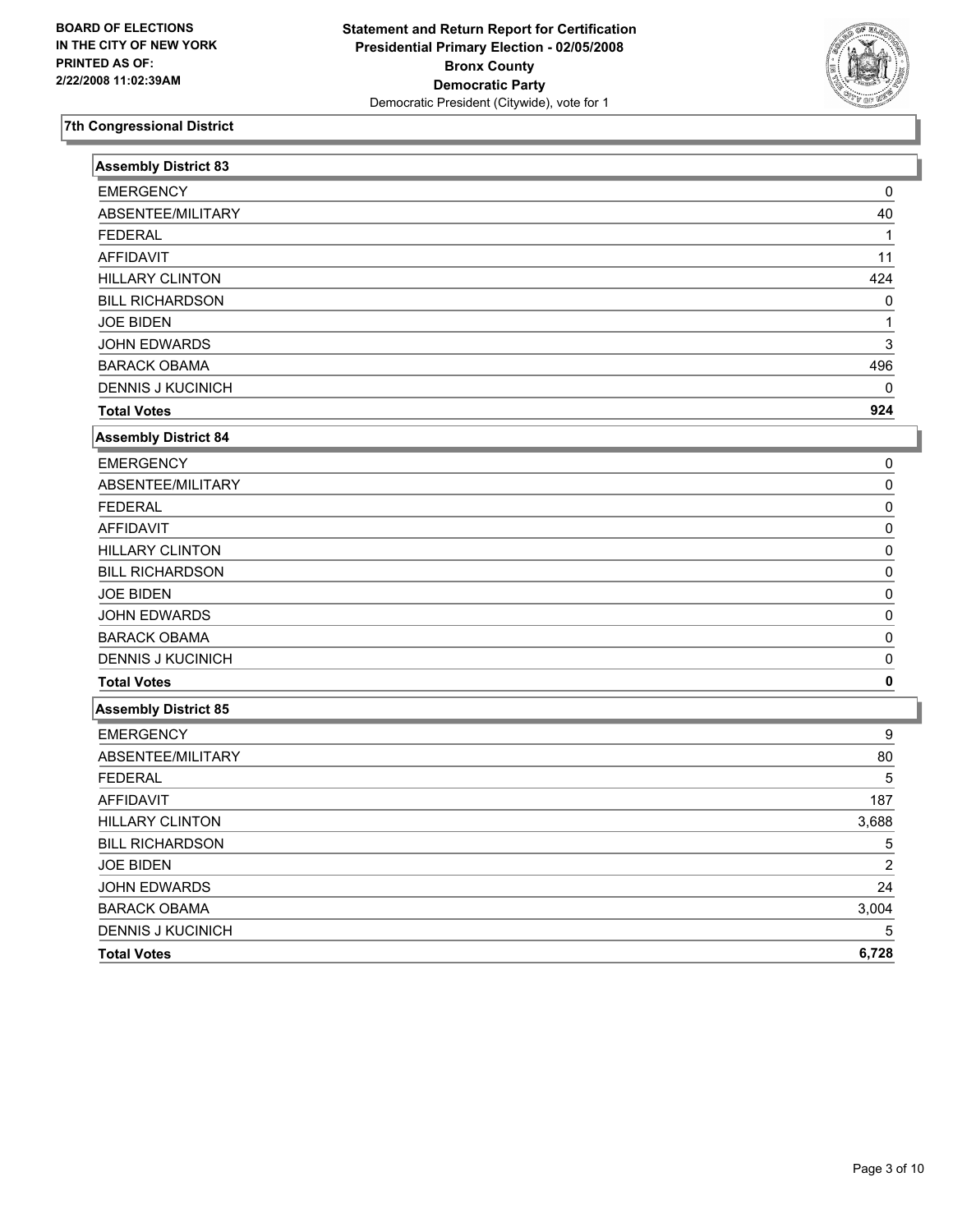

| <b>Total for 7th Congressional District-Bronx County</b> |        |
|----------------------------------------------------------|--------|
| <b>EMERGENCY</b>                                         | 676    |
| ABSENTEE/MILITARY                                        | 1,066  |
| <b>FEDERAL</b>                                           | 84     |
| AFFIDAVIT                                                | 1,121  |
| <b>HILLARY CLINTON</b>                                   | 25,537 |
| <b>BILL RICHARDSON</b>                                   | 89     |
| <b>JOE BIDEN</b>                                         | 63     |
| <b>JOHN EDWARDS</b>                                      | 328    |
| <b>BARACK OBAMA</b>                                      | 18,549 |
| <b>DENNIS J KUCINICH</b>                                 | 66     |
| <b>Total Votes</b>                                       | 44,632 |
|                                                          |        |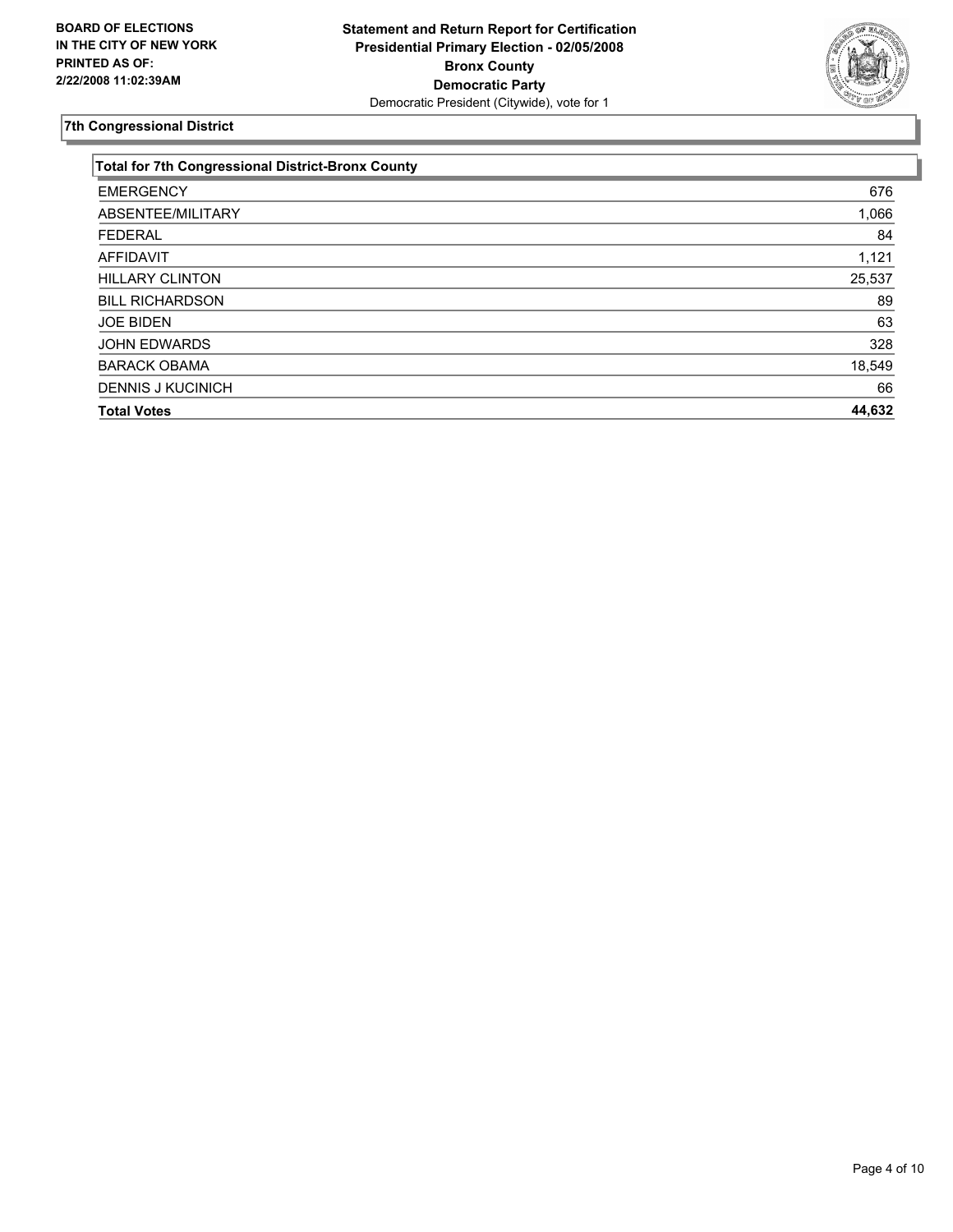

| <b>Assembly District 76</b> |        |
|-----------------------------|--------|
| <b>EMERGENCY</b>            | 0      |
| ABSENTEE/MILITARY           | 26     |
| <b>FEDERAL</b>              | 3      |
| <b>AFFIDAVIT</b>            | 61     |
| <b>HILLARY CLINTON</b>      | 1,549  |
| <b>BILL RICHARDSON</b>      | 3      |
| <b>JOE BIDEN</b>            | 1      |
| JOHN EDWARDS                | 4      |
| <b>BARACK OBAMA</b>         | 499    |
| <b>DENNIS J KUCINICH</b>    | 3      |
| <b>Total Votes</b>          | 2,059  |
| <b>Assembly District 77</b> |        |
| <b>EMERGENCY</b>            | 114    |
| ABSENTEE/MILITARY           | 222    |
| <b>FEDERAL</b>              | 16     |
| <b>AFFIDAVIT</b>            | 324    |
| <b>HILLARY CLINTON</b>      | 7,773  |
| <b>BILL RICHARDSON</b>      | 14     |
| <b>JOE BIDEN</b>            | 5      |
| JOHN EDWARDS                | 30     |
| <b>BARACK OBAMA</b>         | 4,709  |
| <b>DENNIS J KUCINICH</b>    | 10     |
| <b>Total Votes</b>          | 12,541 |
| <b>Assembly District 78</b> |        |
| <b>EMERGENCY</b>            | 57     |
| ABSENTEE/MILITARY           | 136    |
| <b>FEDERAL</b>              | 15     |
| <b>AFFIDAVIT</b>            | 270    |
| <b>HILLARY CLINTON</b>      | 5,018  |
| <b>BILL RICHARDSON</b>      | 4      |
| <b>JOE BIDEN</b>            | 6      |
| <b>JOHN EDWARDS</b>         | 18     |
| <b>BARACK OBAMA</b>         | 2,065  |
| <b>DENNIS J KUCINICH</b>    | 16     |
| <b>Total Votes</b>          | 7,127  |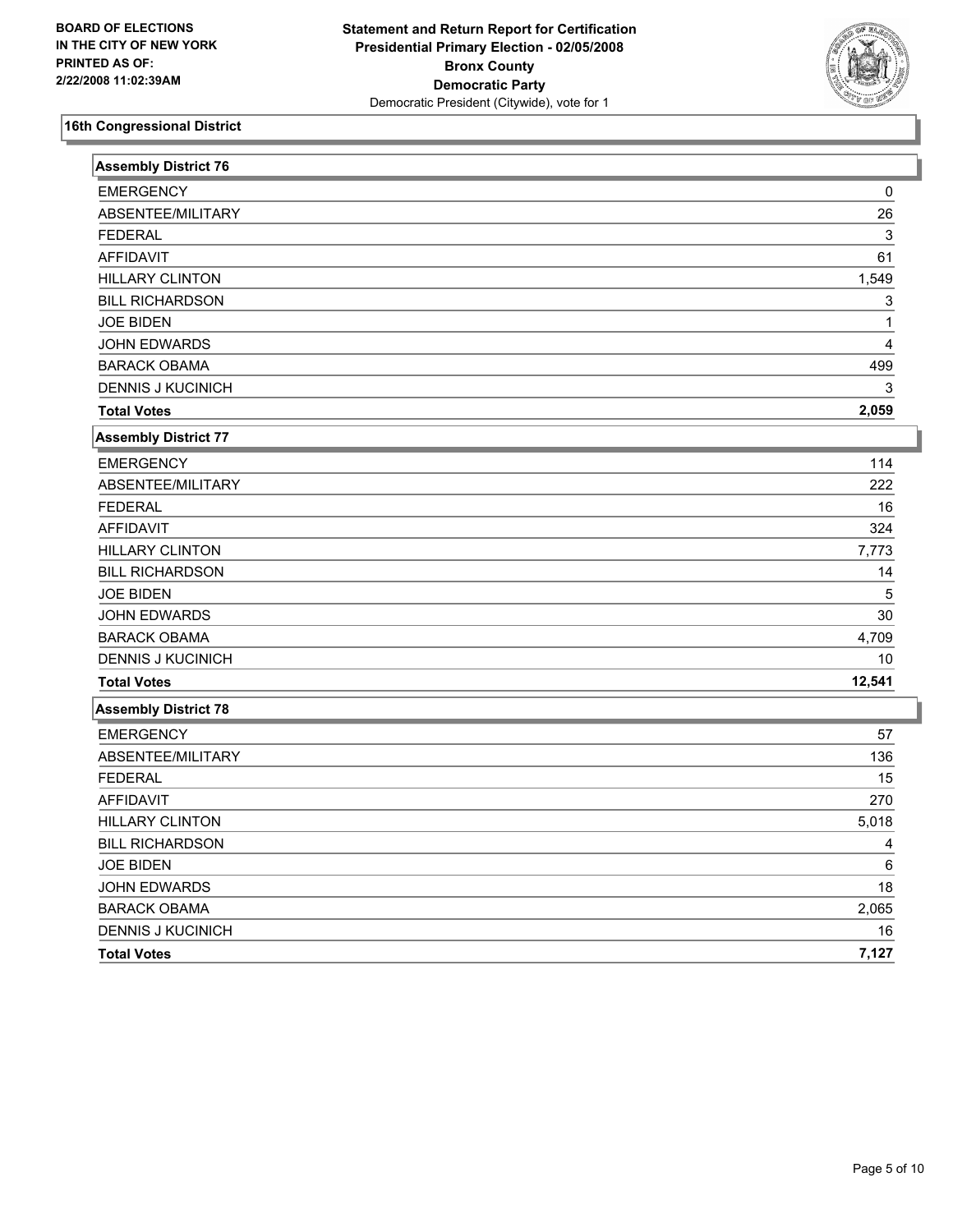

| <b>Assembly District 79</b> |                |
|-----------------------------|----------------|
| <b>EMERGENCY</b>            | 134            |
| ABSENTEE/MILITARY           | 183            |
| <b>FEDERAL</b>              | 16             |
| <b>AFFIDAVIT</b>            | 470            |
| <b>HILLARY CLINTON</b>      | 8,834          |
| <b>BILL RICHARDSON</b>      | 16             |
| <b>JOE BIDEN</b>            | 11             |
| JOHN EDWARDS                | 63             |
| <b>BARACK OBAMA</b>         | 5,838          |
| <b>DENNIS J KUCINICH</b>    | 18             |
| <b>Total Votes</b>          | 14,780         |
| <b>Assembly District 84</b> |                |
| <b>EMERGENCY</b>            | 21             |
| ABSENTEE/MILITARY           | 130            |
| <b>FEDERAL</b>              | 6              |
| <b>AFFIDAVIT</b>            | 357            |
| <b>HILLARY CLINTON</b>      | 9,743          |
| <b>BILL RICHARDSON</b>      | 24             |
| <b>JOE BIDEN</b>            | 10             |
| <b>JOHN EDWARDS</b>         | 55             |
| <b>BARACK OBAMA</b>         | 3,620          |
| <b>DENNIS J KUCINICH</b>    | 25             |
| <b>Total Votes</b>          | 13,477         |
| Assembly District 85        |                |
| <b>EMERGENCY</b>            | 26             |
| ABSENTEE/MILITARY           | 64             |
| <b>FEDERAL</b>              | $\overline{7}$ |
| <b>AFFIDAVIT</b>            | 180            |
| <b>HILLARY CLINTON</b>      | 4,584          |
| <b>BILL RICHARDSON</b>      | 13             |
| <b>JOE BIDEN</b>            | 8              |
| <b>JOHN EDWARDS</b>         | 17             |
| <b>BARACK OBAMA</b>         | 1,392          |
| <b>DENNIS J KUCINICH</b>    | 12             |
| <b>Total Votes</b>          | 6,026          |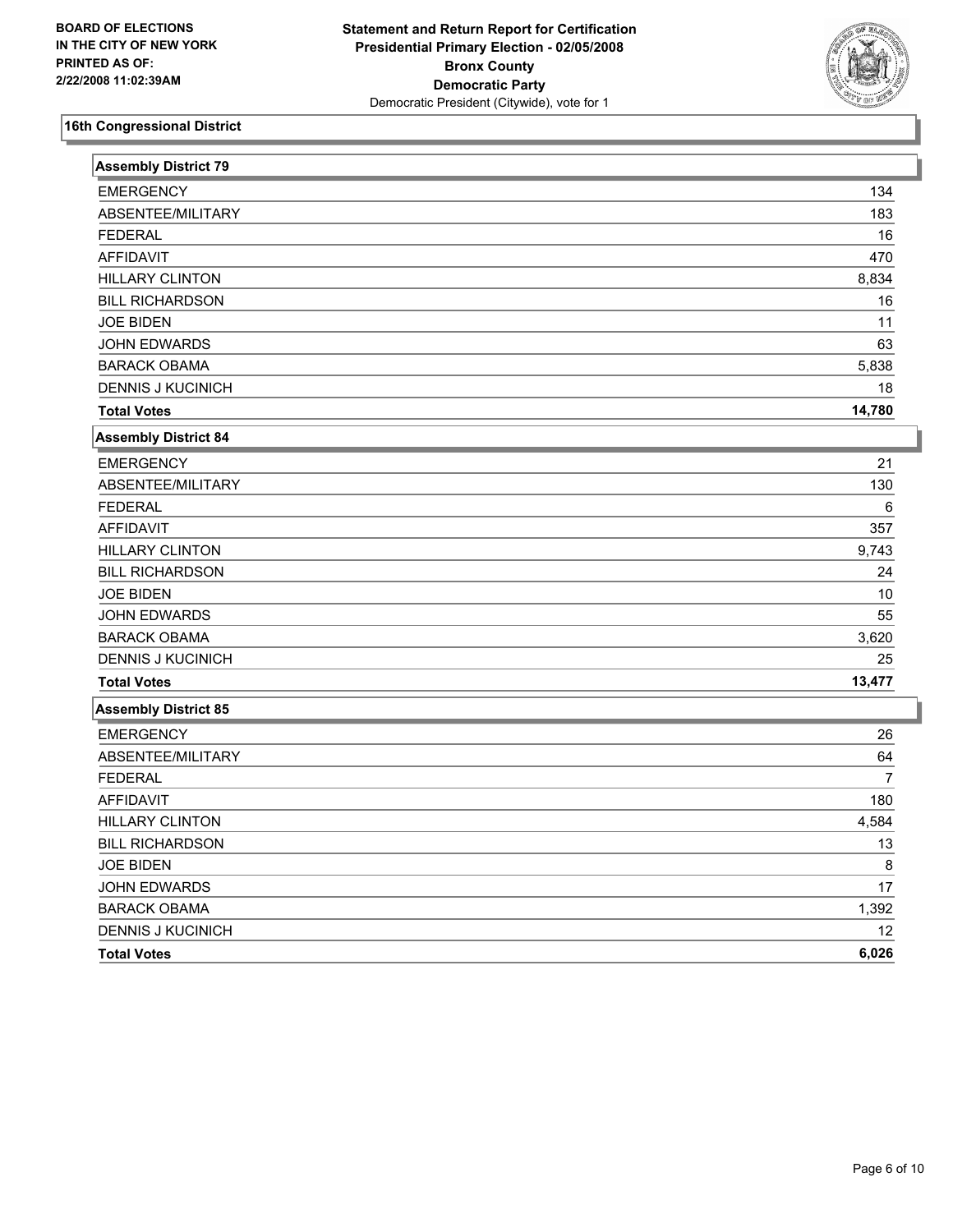

| <b>Assembly District 86</b>                               |        |
|-----------------------------------------------------------|--------|
| <b>EMERGENCY</b>                                          | 76     |
| ABSENTEE/MILITARY                                         | 74     |
| <b>FEDERAL</b>                                            | 44     |
| <b>AFFIDAVIT</b>                                          | 332    |
| <b>HILLARY CLINTON</b>                                    | 7,369  |
| <b>BILL RICHARDSON</b>                                    | 14     |
| <b>JOE BIDEN</b>                                          | 8      |
| <b>JOHN EDWARDS</b>                                       | 30     |
| <b>BARACK OBAMA</b>                                       | 2,809  |
| <b>DENNIS J KUCINICH</b>                                  | 10     |
| <b>Total Votes</b>                                        | 10,240 |
| <b>Total for 16th Congressional District-Bronx County</b> |        |
| <b>EMERGENCY</b>                                          | 428    |
| ABSENTEE/MILITARY                                         | 835    |
| <b>FEDERAL</b>                                            | 107    |
| <b>AFFIDAVIT</b>                                          | 1,994  |
| <b>HILLARY CLINTON</b>                                    | 44,870 |
| <b>BILL RICHARDSON</b>                                    | 88     |
| <b>JOE BIDEN</b>                                          | 49     |
| <b>JOHN EDWARDS</b>                                       | 217    |
| <b>BARACK OBAMA</b>                                       | 20,932 |
| <b>DENNIS J KUCINICH</b>                                  | 94     |
| <b>Total Votes</b>                                        | 66,250 |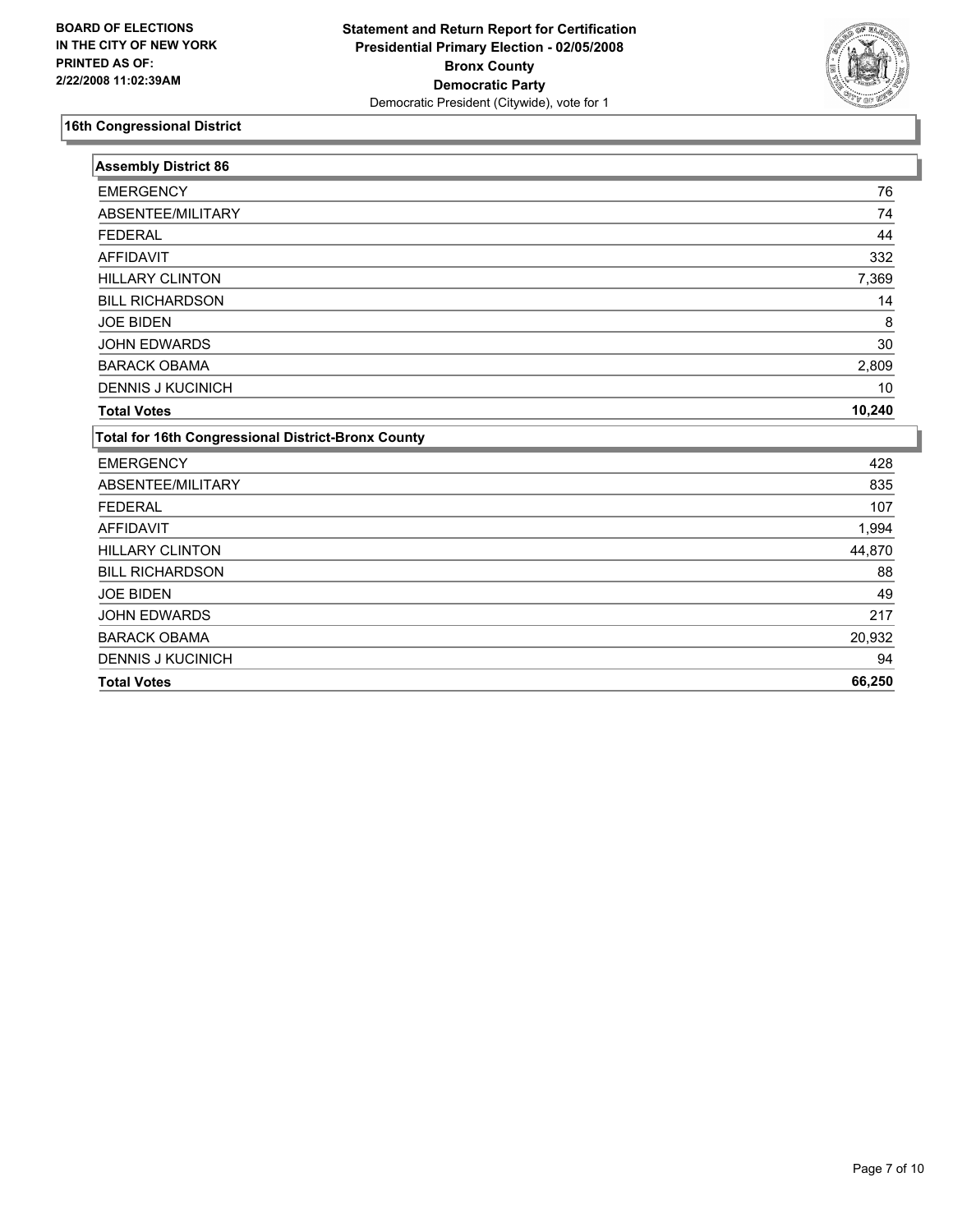

| <b>Assembly District 78</b> |        |
|-----------------------------|--------|
| <b>EMERGENCY</b>            | 0      |
| ABSENTEE/MILITARY           | 37     |
| <b>FEDERAL</b>              | 6      |
| <b>AFFIDAVIT</b>            | 75     |
| <b>HILLARY CLINTON</b>      | 1,798  |
| <b>BILL RICHARDSON</b>      | 1      |
| <b>JOE BIDEN</b>            | 3      |
| <b>JOHN EDWARDS</b>         | 21     |
| <b>BARACK OBAMA</b>         | 861    |
| <b>DENNIS J KUCINICH</b>    | 3      |
| <b>Total Votes</b>          | 2,687  |
| Assembly District 80        |        |
| <b>EMERGENCY</b>            | 21     |
| ABSENTEE/MILITARY           | 76     |
| <b>FEDERAL</b>              | 5      |
| <b>AFFIDAVIT</b>            | 54     |
| <b>HILLARY CLINTON</b>      | 1,843  |
| <b>BILL RICHARDSON</b>      | 4      |
| <b>JOE BIDEN</b>            | 5      |
| JOHN EDWARDS                | 64     |
| <b>BARACK OBAMA</b>         | 1,317  |
| <b>DENNIS J KUCINICH</b>    | 5      |
| <b>Total Votes</b>          | 3,238  |
| <b>Assembly District 81</b> |        |
| <b>EMERGENCY</b>            | 205    |
| ABSENTEE/MILITARY           | 670    |
| <b>FEDERAL</b>              | 113    |
| <b>AFFIDAVIT</b>            | 470    |
| <b>HILLARY CLINTON</b>      | 10,186 |
| <b>BILL RICHARDSON</b>      | 27     |
| <b>JOE BIDEN</b>            | 36     |
| JOHN EDWARDS                | 221    |
| <b>BARACK OBAMA</b>         | 6,146  |
| <b>DENNIS J KUCINICH</b>    | 49     |
| <b>Total Votes</b>          | 16,665 |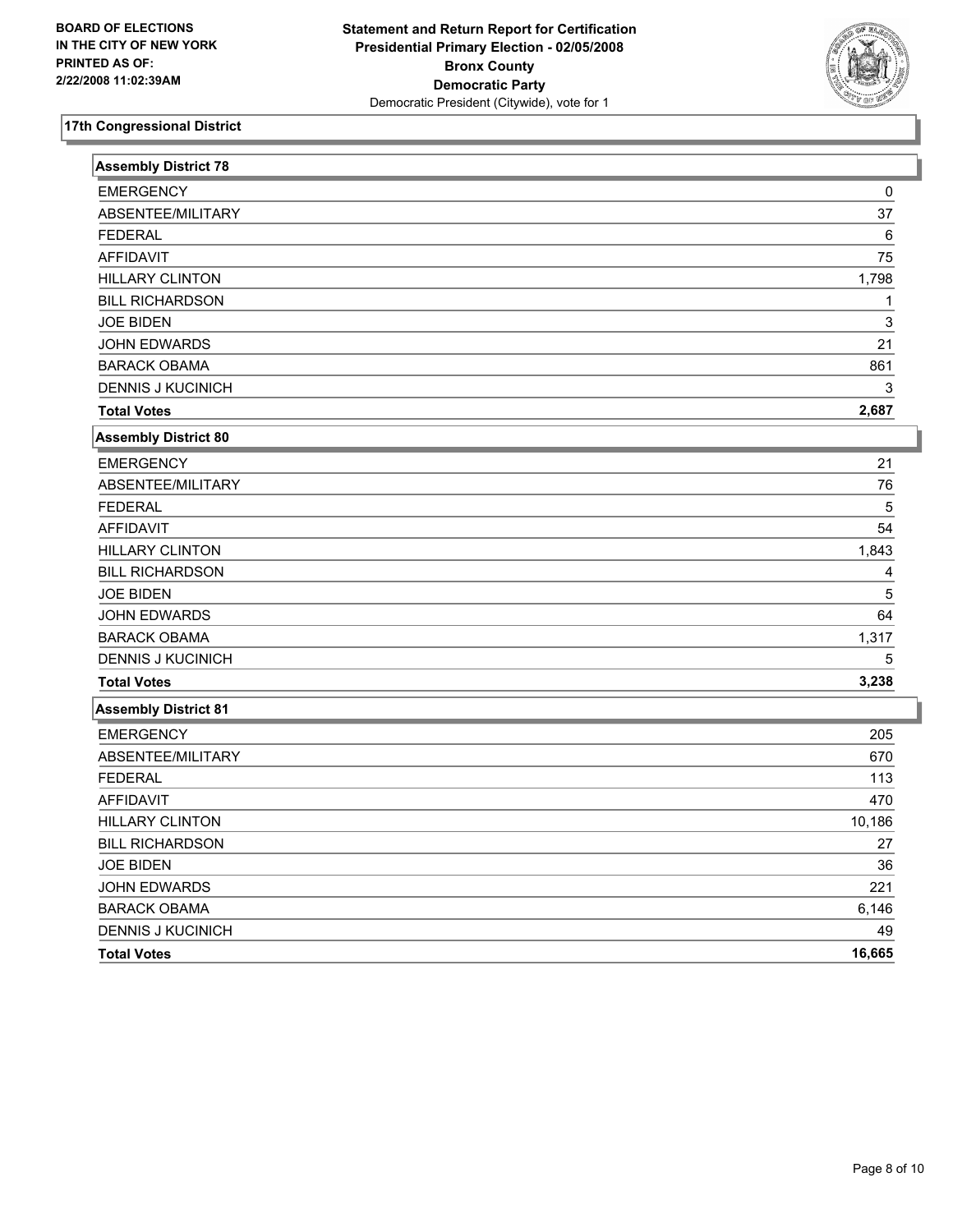

| <b>Assembly District 82</b>                               |          |
|-----------------------------------------------------------|----------|
| <b>EMERGENCY</b>                                          | 0        |
| ABSENTEE/MILITARY                                         | 0        |
| <b>FEDERAL</b>                                            | 0        |
| <b>AFFIDAVIT</b>                                          | 1        |
| <b>HILLARY CLINTON</b>                                    | 13       |
| <b>BILL RICHARDSON</b>                                    | 0        |
| <b>JOE BIDEN</b>                                          | $\Omega$ |
| <b>JOHN EDWARDS</b>                                       | 0        |
| <b>BARACK OBAMA</b>                                       | 13       |
| <b>DENNIS J KUCINICH</b>                                  | $\Omega$ |
| <b>Total Votes</b>                                        | 26       |
| <b>Assembly District 83</b>                               |          |
| <b>EMERGENCY</b>                                          | 186      |
| ABSENTEE/MILITARY                                         | 264      |
| <b>FEDERAL</b>                                            | 21       |
| <b>AFFIDAVIT</b>                                          | 338      |
| <b>HILLARY CLINTON</b>                                    | 6,730    |
| <b>BILL RICHARDSON</b>                                    | 11       |
| <b>JOE BIDEN</b>                                          | 9        |
| <b>JOHN EDWARDS</b>                                       | 46       |
| <b>BARACK OBAMA</b>                                       | 8,324    |
| <b>DENNIS J KUCINICH</b>                                  | 18       |
| <b>Total Votes</b>                                        | 15,138   |
| <b>Total for 17th Congressional District-Bronx County</b> |          |
| <b>EMERGENCY</b>                                          | 412      |
| ABSENTEE/MILITARY                                         | 1,047    |
| <b>FEDERAL</b>                                            | 145      |
| <b>AFFIDAVIT</b>                                          | 938      |
| <b>HILLARY CLINTON</b>                                    | 20,570   |
| <b>BILL RICHARDSON</b>                                    | 43       |
| <b>JOE BIDEN</b>                                          | 53       |
| JOHN EDWARDS                                              | 352      |
| <b>BARACK OBAMA</b>                                       | 16,661   |
| <b>DENNIS J KUCINICH</b>                                  | 75       |
| <b>Total Votes</b>                                        | 37,754   |
|                                                           |          |